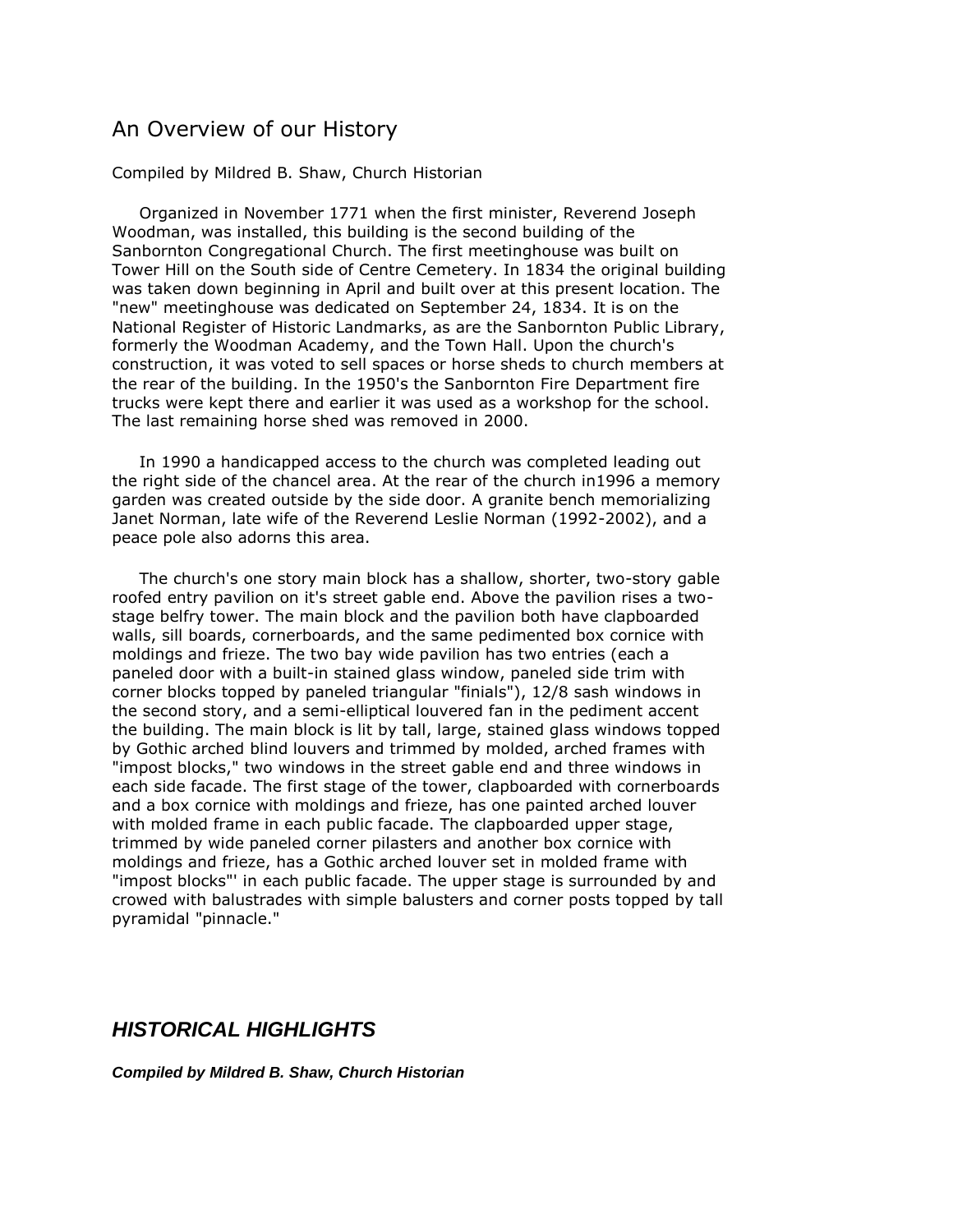1771 – Congregational Church organized with the ordination of Reverend Joseph Woodman, November 13,1771

- 1775 Building of first meeting house begun, completed in1789
- 1829 Separation of church and state in Sanbornton
- 1834 Church moved from Tower Hill to present site and extended
- 1870 Rear singing gallery moved to the main floor
- 1871 Church Centennial celebrated
- 1897 New pews installed in the church
- 1903 Memorial windows installed
- 1921 One hundred fiftieth anniversary celebrated
- 1946 November the church incorporated
- 1947 New church constitution accepted
- 1949 Electric organ installed
- 1951 Chancel remodeled
- 1953 Balcony converted to classrooms
- 1953 to 1966 Church shared minister with Northfield-Tilton Congregational Church
- 1961 Affiliated with the United Church of Christ

1968-69 – Addition to rear of church with pipe organ installation

1971 – Bicentennial of church celebrated and Catharine B. Currier retired after 53 years as church organist

1974 – Excavation project began for undercroft,completed in 1980 with Christian Education, Fellowship and Community Service facilities

1976 – Inauguration of expanded Estey pipe organ, rebuilt in 1987

- 1981 Acquisition of Fiske House for use as Parsonage
- 1988 Pastor's study at church completed
- 1989 Expansion and renovation of Parsonage